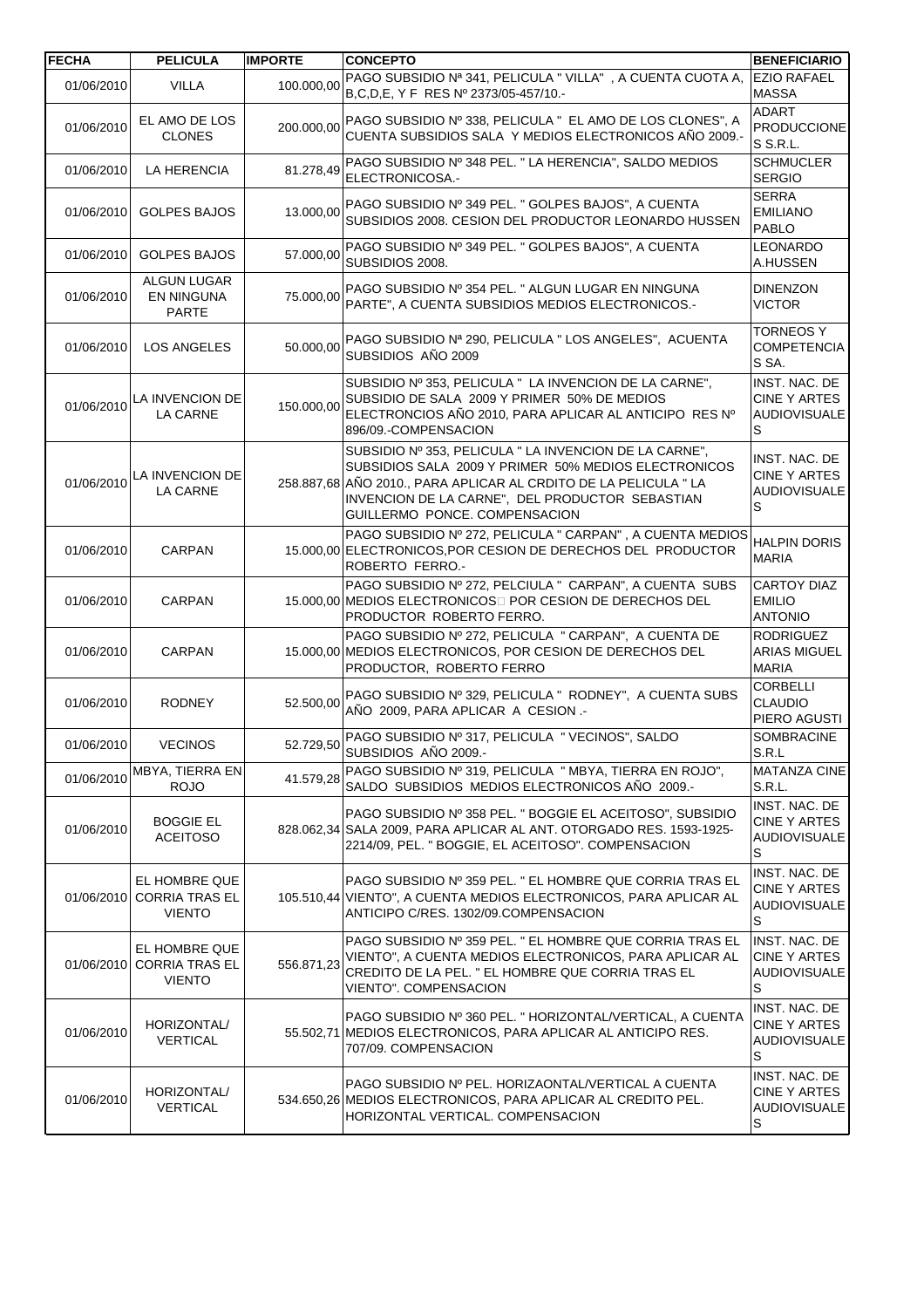| 01/06/2010 | POR SUS<br>PROPIOS OJOS                                 | 35.485,52  | PAGO SUBSIDIO Nº 331, PELICULA " POR SUS PROPIOS OJOS",<br>DEV RETENCION - REINVERSION.                                                                                                                                                                               | <b>MANDRAGORA</b><br><b>PRODUCCIONE</b><br>S S.R.L.                        |
|------------|---------------------------------------------------------|------------|-----------------------------------------------------------------------------------------------------------------------------------------------------------------------------------------------------------------------------------------------------------------------|----------------------------------------------------------------------------|
| 01/06/2010 | <b>VILLA</b>                                            | 100.000,00 | PAGO SUBSIDIO Nº 341, PELICULA "VILLA", A CUENTA CUOTA A,<br>B, C, D, E, Y F RES Nº 2373/05-457/10.-                                                                                                                                                                  | <b>EZIO RAFAEL</b><br><b>MASSA</b>                                         |
| 01/06/2010 | EL AMO DE LOS<br><b>CLONES</b>                          | 200.000,00 | PAGO SUBSIDIO Nº 338, PELICULA " EL AMO DE LOS CLONES", A<br>CUENTA SUBSIDIOS SALA Y MEDIOS ELECTRONICOS AÑO 2009.-                                                                                                                                                   | <b>ADART</b><br><b>PRODUCCIONE</b><br>S S.R.L.                             |
| 01/06/2010 | <b>LA HERENCIA</b>                                      | 81.278,49  | PAGO SUBSIDIO Nº 348 PEL. " LA HERENCIA", SALDO MEDIOS<br>ELECTRONICOSA.-                                                                                                                                                                                             | <b>SCHMUCLER</b><br><b>SERGIO</b>                                          |
| 01/06/2010 | <b>GOLPES BAJOS</b>                                     | 13.000,00  | PAGO SUBSIDIO Nº 349 PEL. " GOLPES BAJOS", A CUENTA<br>SUBSIDIOS 2008. CESION DEL PRODUCTOR LEONARDO HUSSEN                                                                                                                                                           | <b>SERRA</b><br><b>EMILIANO</b><br>PABLO                                   |
| 01/06/2010 | <b>GOLPES BAJOS</b>                                     | 57.000,00  | PAGO SUBSIDIO Nº 349 PEL. " GOLPES BAJOS", A CUENTA<br>SUBSIDIOS 2008.                                                                                                                                                                                                | LEONARDO<br>A.HUSSEN                                                       |
| 01/06/2010 | ALGUN LUGAR<br>EN NINGUNA<br><b>PARTE</b>               | 75.000,00  | PAGO SUBSIDIO Nº 354 PEL. " ALGUN LUGAR EN NINGUNA<br>PARTE", A CUENTA SUBSIDIOS MEDIOS ELECTRONICOS.-                                                                                                                                                                | <b>DINENZON</b><br><b>VICTOR</b>                                           |
| 01/06/2010 | LOS ANGELES                                             | 50.000,00  | PAGO SUBSIDIO Nª 290, PELICULA " LOS ANGELES", ACUENTA<br>SUBSIDIOS AÑO 2009                                                                                                                                                                                          | TORNEOS Y<br><b>COMPETENCIA</b><br>S SA.                                   |
| 01/06/2010 | <b>LA INVENCION DE</b><br>LA CARNE                      | 150.000,00 | SUBSIDIO Nº 353, PELICULA " LA INVENCION DE LA CARNE",<br>SUBSIDIO DE SALA 2009 Y PRIMER 50% DE MEDIOS<br>ELECTRONCIOS AÑO 2010, PARA APLICAR AL ANTICIPO RES Nº<br>896/09.-COMPENSACION                                                                              | INST. NAC. DE<br><b>CINE Y ARTES</b><br>AUDIOVISUALE<br>S                  |
| 01/06/2010 | LA INVENCION DE<br><b>LA CARNE</b>                      |            | SUBSIDIO Nº 353, PELICULA " LA INVENCION DE LA CARNE",<br>SUBSIDIOS SALA 2009 Y PRIMER 50% MEDIOS ELECTRONICOS<br>258.887,68 AÑO 2010., PARA APLICAR AL CRDITO DE LA PELICULA "LA<br>INVENCION DE LA CARNE", DEL PRODUCTOR SEBASTIAN<br>GUILLERMO PONCE. COMPENSACION | INST. NAC. DE<br>CINE Y ARTES<br><b>AUDIOVISUALE</b><br>S                  |
| 01/06/2010 | CARPAN                                                  |            | PAGO SUBSIDIO Nº 272, PELICULA " CARPAN", A CUENTA MEDIOS<br>15.000,00 ELECTRONICOS, POR CESION DE DERECHOS DEL PRODUCTOR<br>ROBERTO FERRO.-                                                                                                                          | HALPIN DORIS<br><b>MARIA</b>                                               |
| 01/06/2010 | CARPAN                                                  |            | PAGO SUBSIDIO Nº 272, PELCIULA " CARPAN", A CUENTA SUBS<br>15.000,00 MEDIOS ELECTRONICOS POR CESION DE DERECHOS DEL<br>PRODUCTOR ROBERTO FERRO.                                                                                                                       | <b>CARTOY DIAZ</b><br><b>EMILIO</b><br><b>ANTONIO</b>                      |
| 01/06/2010 | CARPAN                                                  |            | PAGO SUBSIDIO Nº 272, PELICULA " CARPAN", A CUENTA DE<br>15.000,00 MEDIOS ELECTRONICOS, POR CESION DE DERECHOS DEL<br>PRODUCTOR, ROBERTO FERRO                                                                                                                        | <b>RODRIGUEZ</b><br><b>ARIAS MIGUEL</b><br><b>MARIA</b>                    |
| 01/06/2010 | <b>RODNEY</b>                                           |            | PAGO SUBSIDIO Nº 329, PELICULA " RODNEY", A CUENTA SUBS<br>52.500,00 AÑO 2009, PARA APLICAR A CESION .-                                                                                                                                                               | <b>CORBELLI</b><br><b>CLAUDIO</b><br>PIERO AGUSTI                          |
| 01/06/2010 | <b>VECINOS</b>                                          | 52.729,50  | PAGO SUBSIDIO Nº 317, PELICULA " VECINOS", SALDO<br>SUBSIDIOS AÑO 2009.-                                                                                                                                                                                              | <b>SOMBRACINE</b><br>S.R.L                                                 |
| 01/06/2010 | MBYA, TIERRA EN<br><b>ROJO</b>                          | 41.579,28  | PAGO SUBSIDIO Nº 319, PELICULA " MBYA, TIERRA EN ROJO",<br>SALDO SUBSIDIOS MEDIOS ELECTRONICOS AÑO 2009.-                                                                                                                                                             | MATANZA CINE<br>S.R.L.                                                     |
| 01/06/2010 | <b>BOGGIE EL</b><br><b>ACEITOSO</b>                     |            | PAGO SUBSIDIO Nº 358 PEL. " BOGGIE EL ACEITOSO", SUBSIDIO<br>828.062,34 SALA 2009, PARA APLICAR AL ANT. OTORGADO RES. 1593-1925-<br>2214/09, PEL. " BOGGIE, EL ACEITOSO". COMPENSACION                                                                                | INST. NAC. DE<br><b>CINE Y ARTES</b><br><b>AUDIOVISUALE</b><br>$\mathbb S$ |
| 01/06/2010 | EL HOMBRE QUE<br><b>CORRIA TRAS EL</b><br><b>VIENTO</b> |            | PAGO SUBSIDIO Nº 359 PEL. " EL HOMBRE QUE CORRIA TRAS EL<br>105.510,44 VIENTO", A CUENTA MEDIOS ELECTRONICOS, PARA APLICAR AL<br>ANTICIPO C/RES. 1302/09.COMPENSACION                                                                                                 | INST. NAC. DE<br><b>CINE Y ARTES</b><br>AUDIOVISUALE<br>S                  |
| 01/06/2010 | EL HOMBRE QUE<br><b>CORRIA TRAS EL</b><br><b>VIENTO</b> | 556.871,23 | PAGO SUBSIDIO Nº 359 PEL. " EL HOMBRE QUE CORRIA TRAS EL<br>VIENTO", A CUENTA MEDIOS ELECTRONICOS, PARA APLICAR AL<br>CREDITO DE LA PEL. " EL HOMBRE QUE CORRIA TRAS EL<br>VIENTO". COMPENSACION                                                                      | INST. NAC. DE<br>CINE Y ARTES<br>AUDIOVISUALE<br>S                         |
| 01/06/2010 | HORIZONTAL/<br><b>VERTICAL</b>                          |            | PAGO SUBSIDIO Nº 360 PEL. "HORIZONTAL/VERTICAL, A CUENTA<br>55.502,71 MEDIOS ELECTRONICOS, PARA APLICAR AL ANTICIPO RES.<br>707/09. COMPENSACION                                                                                                                      | INST. NAC. DE<br><b>CINE Y ARTES</b><br>AUDIOVISUALE<br>S                  |
| 01/06/2010 | HORIZONTAL/<br><b>VERTICAL</b>                          |            | PAGO SUBSIDIO Nº PEL. HORIZAONTAL/VERTICAL A CUENTA<br>534.650,26 MEDIOS ELECTRONICOS, PARA APLICAR AL CREDITO PEL.<br>HORIZONTAL VERTICAL. COMPENSACION                                                                                                              | INST. NAC. DE<br>CINE Y ARTES<br>AUDIOVISUALE<br>S                         |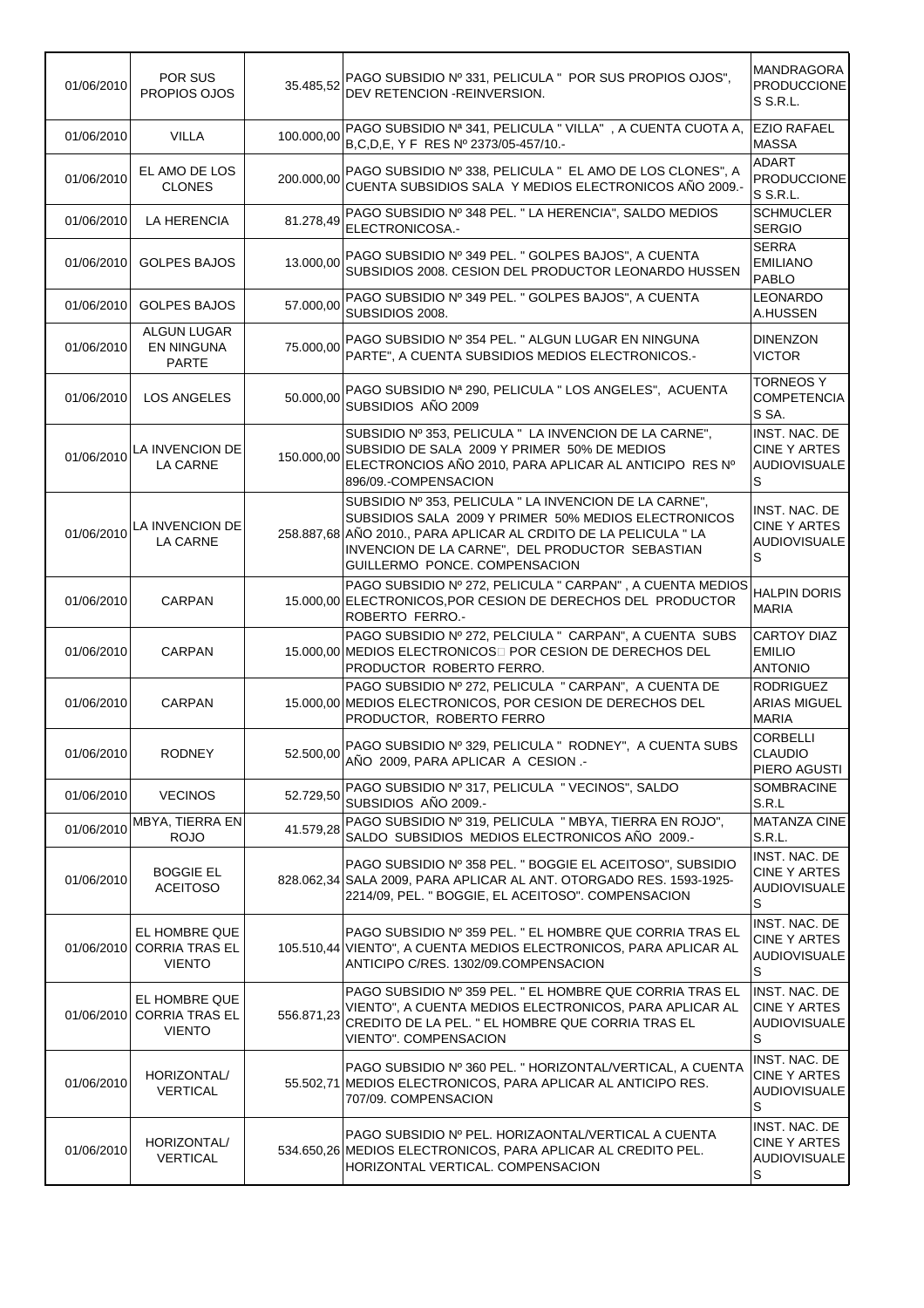| 01/06/2010 | POR SUS<br>PROPIOS OJOS                           |            | 35.485,52 PAGO SUBSIDIO Nº 331, PELICULA " POR SUS PROPIOS OJOS",<br>DEV RETENCION - REINVERSION.                                                                                           | <b>MANDRAGORA</b><br><b>PRODUCCIONE</b><br>S S.R.L.            |
|------------|---------------------------------------------------|------------|---------------------------------------------------------------------------------------------------------------------------------------------------------------------------------------------|----------------------------------------------------------------|
| 01/06/2010 | POR TU CULPA                                      |            | 75.000,00 PAGO SUBSIDIO Nº 346, PELICULA " POR TU CULPA", SALDO<br>ANTICIPO DE SUBSIDIOS POR RES Nº 2117/09                                                                                 | BD CINE S.R.L.                                                 |
| 01/06/2010 | DUELO DE<br><b>HERMANOS</b>                       |            | PAGO SUBSIDIO Nº 345, PELICULA " DUELO DE HERMANOS", A<br>62.500,00 CUENTA ANTICIPO DE SUBSIDIOS OTORGADO POR RES Nº<br>142/10                                                              | BD CINE S.R.L.                                                 |
| 01/06/2010 | <b>LOS ELEGIDOS</b>                               | 37.500,00  | PAGO SUBSIDIO Nº 347, PELICULA " LOS ELEGIDOS", A CUENTA<br>ANTICIPO DE SUBSIDIOS OTORGADO POR RES Nº 144/10                                                                                | <b>SUDESTADA</b><br><b>CINE SRL</b>                            |
| 01/06/2010 | LA ULTIMA<br><b>MIRADA</b>                        |            | PAGO SUBSIDIO Nº 334, PELICULA " LA ULTIMA MIRADA", A<br>62.500,00 CUENTA ANTICIPO DE SUBSIDIOS OTORGADO POR RES Nº<br>2532/09                                                              | <b>CINEMAGROUP</b><br>S.R.L.                                   |
| 01/06/2010 | LA PLEGARIA DEL<br><b>VIDENTE</b>                 |            | PAGO SUBSIDIO Nº 336, PELICULA " LA PLEGARIA DEL VIDENTE "<br>62.500,00, A CUENTA ANTICIPO DE SUBSIDIOS OTORGADO POR RES Nº<br>543/10                                                       | <b>CINEMAGROUP</b><br>S.R.L.                                   |
| 01/06/2010 | <b>JUNTOS PARA</b><br><b>SIEMPRE</b>              | 40.000.00  | PAGO SUBSIDIO Nº 315, PELICULA " JUNTOS PARA SIEMPRE", A<br>CUENTA ANTICIPO DE SUBSIDIOS OTORGADO POR RES. Nº<br>561/10, POR CESION DE DERECHOS DE LA PRODUCTORA<br><b>CREANDO CINE SRL</b> | <b>SUDESTADA</b><br><b>CINE SRL</b>                            |
| 01/06/2010 | <b>VIVAN LAS</b><br><b>ANTIPODAS</b>              | 2.500,00   | PAGO SUBSIDIO Nº 350 PEL. "VIVAN LAS ANTIPODAS", A CTA.<br>ANTICIPO DE SUBSIIOS OTORGADO POR RES. 180/10/INCAA.-                                                                            | <b>HABITACION</b><br>1520<br><b>PRODUCCIONE</b><br>S SRL       |
| 01/06/2010 | <b>VIVAN LAS</b><br><b>ANTIPODAS</b>              | 47.500,00  | PAGO SUBSIDIO Nº 35 PEL. " VIVAN LAS ANTIPODAS", A CTA.<br>ANTICIPO DE SUBSIDIOS OTORGADO POR RES. 180/10/INCAA.-                                                                           | <b>JUAREZ ALLEN</b><br><b>GEMA</b>                             |
| 01/06/2010 | LA SANGRE Y LA<br>LLUVIA                          | 50.000,00  | PAGO SUBSIDIO Nº 351 PEL. " LA SANGRE Y LA LLUVIA", A CTA.<br>ANTICIPO DE SUBS. OTORGADO POR RES. 633/10/INCAA.-                                                                            | <b>LAGARTO</b><br><b>JUANCHO &amp;</b><br>ASOC. PROD<br>S.R.L. |
| 01/06/2010 | QUE CULPA<br>TIENE EL<br><b>TOMATE</b>            | 50.000,00  | PAGO SUBSIDIO Nº 352 PEL. " QUE CULPA TIENE EL TOMATE", A<br>CTA. ANTICIPO DE SUBS. OTORGADO POR RES. 595/10/INCAA.-                                                                        | <b>LAGARTO</b><br>JUANCHO &<br>ASOC. PROD<br><b>S.R.L.</b>     |
| 01/06/2010 | LA MOSCA EN LA<br><b>CENIZA</b>                   | 50.000,00  | PAGO SUBSIDIO Nº 355 PEL. " LA MOSCA EN LA CENIZA", SALDO<br>ANTICIPO DE SUBSIDIOS OTORGADO POR RES. 569/10/INCAA.-                                                                         | <b>DAVID</b><br><b>GABRIELA</b><br><b>RENEE</b>                |
| 01/06/2010 | EL INVIERNO DE<br>LOS RAROS QUE<br><b>BRINCAN</b> |            | PAGO SUBSIDIO Nº 356 PEL. " EL INVIERNO DE LOS RAROS QUE<br>50.000,00 BRINCAN", A CTA. ANTICIPO DE SUBSIDIOS OTORGADO POR RES.<br>2019/09/INCAA.-                                           | GUERRERO<br><b>RODRIGO</b>                                     |
| 01/06/2010 | LA HORA DE LA<br><b>SIESTA</b>                    | 30.000,00  | PAGO SUBSIDIO Nº 330, PELCIULA "LA HORA DE LA SIESTA",<br>SALDO ANTICIPO DE SUBSIDIOS OTORGADO POR RES Nº 416/10.                                                                           | FRENKEL,<br><b>NESTOR</b><br><b>JAVIER</b>                     |
| 01/06/2010 | EL CIRCUITO DE<br><b>ROMAN</b>                    | 50.000.00  | PAGO SUBSIDIO Nº 333, PELICULA " EL CIRCUITO DE ROMAN",<br>SALDO ANTICIPO DE SUBS OTORGADO POR RES 10/10                                                                                    | <b>DOMENICA</b><br><b>FILMS SRL</b>                            |
| 01/06/2010 | <b>JUNTOS PARA</b><br><b>SIEMPRE</b>              |            | PAGO SUBSIDIO Nº 344 PEL. " JUNTOS PARA SIEMPRE", A<br>50.000,00 CUENTA ANTICIPO DE SUBSIDIOS OTORGADO POR. RES.<br>561/10/INCAA .-                                                         | CREANDO<br>CINE S.R.L.                                         |
| 01/06/2010 | LA ULTIMA<br><b>MUERTE</b>                        |            | PAGO SUBSIDIO Nº 343 PEL. " LA ULTIMA MUERTE", A CTA.<br>50,000,00 ANTICIPO DE SUBS, OTORGADO POR RESOLUCION 178/10/INCAA.                                                                  | <b>COSTA FILMS</b><br><b>SA</b>                                |
| 09/06/2010 | EVA Y LOLA                                        |            | PAGO SUBSIDIO Nº 371, PELICULA " EVA Y LOLA", SALDO<br>16.000,00 ANTICIPO DE SUBS OTORGADO POR RES Nº 912/10, POR CESION<br>DE DERECHOS DEL PRODUCTOR ZOELLE                                | ALEPH MEDIA<br>S.A.                                            |
| 09/06/2010 | EVA Y LOLA                                        | 64.000,00  | PAGO SUBSIDIO Nº 371, PELICULA " EVA Y LOLA", SALDO<br>ANTICIPO DE SUBS OTORGADO POR RES 912/10                                                                                             | ZOELLE SRL.                                                    |
| 09/06/2010 | <b>FRANCIA</b>                                    | 75.000,00  | PAGO SUBSIDIO Nº 368, PELICULA " FRANCIA", ANTICIPO DE<br>SUBSIDIOS OTORGADO POR RES Nº 1004/10                                                                                             | CAETANO<br><b>ISRAEL</b><br><b>ADRIAN</b>                      |
| 10/06/2010 | HUGO, PACO Y<br>LUIS.                             | 200.000,00 | PAGO SUBSIDIO Nº 372, PELICULA "HUGO, PACO Y LUIS", A<br>CUENTA SUBSIDIOS CONFORME RES. 2375/05-457/10 Y 567/10                                                                             | <b>DIDA FILMS</b><br><b>SRL</b>                                |
| 10/06/2010 | HUGO, PACO Y<br><b>LUIS</b>                       | 200.000,00 | PAGO SUBSIDIO Nº 372, PELICULA "HUGO, PACO Y LUIS", A<br>CUENTA SUBSIDIOS CONFORME RES. 2375/05-457/10 Y 567/10                                                                             | <b>DIDA FILMS</b><br>SRL                                       |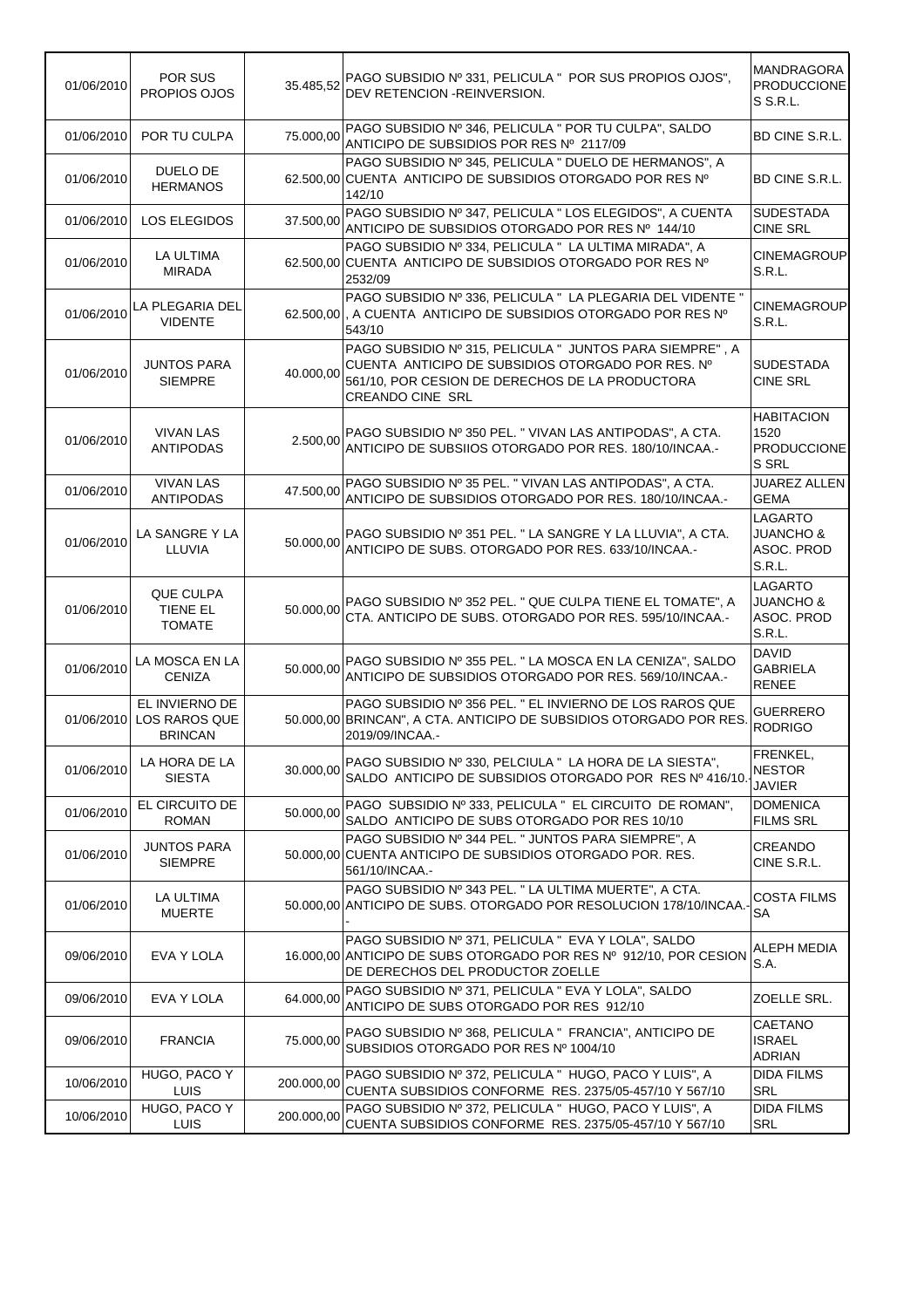| 10/06/2010 | <b>COMPLICES DEL</b><br><b>SILENCIO</b>                             | 18.000,00  | PAGO SUBSIDIO Nº 370, PELICULA " COMPLICES DEL SILENCIO",<br>ANTICIPO DE SUBSIDIOS OTORGADO POR RES Nº 542/10.-                                                                         | <b>MALKINA</b><br>SOCIEDAD DE<br><b>RESPONSABILI</b><br><b>DAD LIMITADA</b> |
|------------|---------------------------------------------------------------------|------------|-----------------------------------------------------------------------------------------------------------------------------------------------------------------------------------------|-----------------------------------------------------------------------------|
| 10/06/2010 | <b>COMPLICES DEL</b><br><b>SILENCIO</b>                             | 18.500,00  | PAGO SUBSIDIO Nº 370, PELICULA"2 COMPLICES DEL SILENCIO",<br>ANTICIPO DE SUBSIDIOS OTORGADO POR RES Nº 542/10, POR<br>CESION DE DERECHOS DE LA PRODUCTORA MAKINA<br>PRODUCCIONES SRL-   | OPPEDISANO<br><b>ROQUE</b>                                                  |
| 10/06/2010 | <b>COMPLICES DEL</b><br><b>SILENCIO</b>                             | 13.500,00  | PAGO SUBSIDIO Nº 370, PELICULA " COMPLICES DEL SILENCIO",<br>ANTICIPO DE SUBSIDIOS OTORGADO POR RES Nº 542/10, POR<br>CESION DE DERECHOS DEL LA PRODUCTORA MALKINA<br>PRODUCCIONES SRL. | LOPEZ<br><b>ANTONIO</b><br><b>MARIO</b>                                     |
| 11/06/2010 | <b>PACO</b>                                                         | 90.000,00  | PAGO SUBSIDIO Nº 377 PEL. " PACO", 1ERA CUOTA<br>COMPLEMENTO SUBS. RESOLUCION 550/07/INCAA.-                                                                                            | ZAZEN<br><b>PRODUCCIONE</b><br>S S.A.                                       |
| 11/06/2010 | PACO                                                                | 90.000,00  | PAGO SUBSIDIO Nº 377 PEL. " PACO", 1ERA CUOTA<br>COMPLEMENTO SUBS. RESOLUCION 550/07/INCAA.-                                                                                            | <b>ZAZEN</b><br><b>PRODUCCIONE</b><br>S S.A.                                |
| 11/06/2010 | <b>TLATELOLCO</b>                                                   | 100.000,00 | PAGO SUBSIDIO Nº 378, PELICULA " TLATELOLCO ", A CUENTA<br>ANTICIPO SUBS OTORGADO POR RES Nº 1181/10                                                                                    | MAIZ<br><b>PRODUCCIONE</b><br>S S.R.L.                                      |
| 14/06/2010 | <b>CUENTOS DE LA</b><br><b>SELVA</b>                                |            | PAGO SUBSIDIO Nº 369, PELICULA " CUENTOS DE LA SELVA", A<br>72.500,00 CUENTA ANTICIPO DE SUBSIDIOS OTORGADO POR RES Nº<br>1134/10.-                                                     | <b>ALEPH MEDIA</b><br>S.A.                                                  |
| 15/06/2010 | LAS VIUDAS DE<br>LOS JUEVES                                         | 100.000,00 | PAGO SUBSIDIO Nº 374, PELICULA " LAS VIUDAS DE LOS<br>JUEVES", A CUENTA SUBSIDIOS SALA 2009.-                                                                                           | <b>HADDOCK</b><br><b>FILMS SRL</b>                                          |
| 15/06/2010 | LAS VIUDAS DE<br>LOS JUEVES                                         | 100.000,00 | PAGO SUBSIDIO Nº 374, PELICULA " LAS VIUDAS DE LOS<br>JUEVES", A CUENTA SUBSIDIOS SALA 2009.-                                                                                           | <b>HADDOCK</b><br><b>FILMS SRL</b>                                          |
| 17/06/2010 | LLUVIA                                                              |            | 244,00 PAGO SUBSIDIO Nº 388, PELICULA " LLUVIA", SUBSIDIOS SALA<br>$2009. -$                                                                                                            | PATAGONIK<br><b>FILM GROUP</b><br>S.A.                                      |
| 17/06/2010 | LA MUJER SIN<br>CABEZA                                              | 185,64     | PAGO SUBSIDIO Nº 387, PELICULA " LA MUJER SIN CABEZA",<br>SALDO SUBSIDIO DE SALA 2009.-                                                                                                 | <b>NISARGA</b><br>S.R.L.                                                    |
| 17/06/2010 | <b>LAS MANTENIDAS</b><br>SIN SUEÑO                                  | 121,21     | PAGO SUBSIDIO Nº 386, PELICULA " LAS MANTENIDAS SIN<br>SUEÑO", SUBSIDIO DE SALA 2009.-                                                                                                  | <b>FOGWILL</b><br><b>VERA EUGENIA</b>                                       |
| 17/06/2010 | <b>BRIGADA</b><br><b>EXPLOSIVA</b><br><b>MISION PIRATA</b>          | 65,91      | PAGO SUBSIDIO Nº 384, PELICULA " BRIGADA EXPLOSIVA MISION<br>PIRATA ", DIFERENCIA SUBSIDIOS SALA                                                                                        | <b>ARGENTINA</b><br>SONO FILM<br>S.A.                                       |
| 17/06/2010 | <b>LOS</b><br>SUPERAGENTES,<br><b>LA NUEVA</b><br><b>GENERACION</b> |            | 72,20 PAGO SUBSIDIO Nº 383, PELICULA 2 LOS SUPERAGENTES, LA<br>NUEVA GENERACION", SUBSIDIO DE SALA 2009.-                                                                               | ARGENTINA<br>SONO FILM<br>S.A.                                              |
| 17/06/2010 | EL ARTISTA                                                          | 200.000,00 | PAGO SUBSIDIO Nº 393, PELICULA " EL ARTISTA", A CUENTA DE<br>SUBSIDIOS.-                                                                                                                | <b>ALEPH MEDIA</b><br>S.A.                                                  |
| 17/06/2010 | LLUVIA                                                              | 244,00     | PAGO SUBSIDIO Nº 388, PELICULA " LLUVIA", SUBSIDIOS SALA<br>$2009. -$                                                                                                                   | <b>PATAGONIK</b><br>FILM GROUP<br>S.A.                                      |
| 17/06/2010 | LA MUJER SIN<br>CABEZA                                              | 185,64     | PAGO SUBSIDIO Nº 387, PELICULA " LA MUJER SIN CABEZA",<br>SALDO SUBSIDIO DE SALA 2009.-                                                                                                 | <b>NISARGA</b><br>S.R.L.                                                    |
| 17/06/2010 | LAS MANTENIDAS <br>SIN SUEÑO                                        | 121,21     | PAGO SUBSIDIO Nº 386, PELICULA " LAS MANTENIDAS SIN<br>SUEÑO", SUBSIDIO DE SALA 2009.-                                                                                                  | <b>FOGWILL</b><br><b>VERA EUGENIA</b>                                       |
| 17/06/2010 | <b>BRIGADA</b><br><b>EXPLOSIVA</b><br><b>MISION PIRATA</b>          | 65,91      | PAGO SUBSIDIO Nº 384, PELICULA " BRIGADA EXPLOSIVA MISION<br>PIRATA ", DIFERENCIA SUBSIDIOS SALA                                                                                        | ARGENTINA<br><b>SONO FILM</b><br>S.A.                                       |
| 17/06/2010 | <b>LOS</b><br>SUPERAGENTES,<br>LA NUEVA<br><b>GENERACION</b>        | 72,20      | PAGO SUBSIDIO Nº 383, PELICULA 2 LOS SUPERAGENTES, LA<br>NUEVA GENERACION", SUBSIDIO DE SALA 2009.-                                                                                     | <b>ARGENTINA</b><br>SONO FILM<br>S.A.                                       |
| 17/06/2010 | EL ARTISTA                                                          | 200.000,00 | PAGO SUBSIDIO Nº 393, PELICULA " EL ARTISTA", A CUENTA DE<br>SUBSIDIOS.-                                                                                                                | ALEPH MEDIA<br>S.A.                                                         |
| 18/06/2010 | CORDERO DE<br><b>DIOS</b>                                           | 2.571,33   | PAGO SUBSIDIO Nº 385, PELICULA " CORDERO DE<br>DIOS"DIFERENCIA SUBS DE SALA .-                                                                                                          | <b>LITA STANTIC</b><br>PRODUCCIONE<br>S S.A.                                |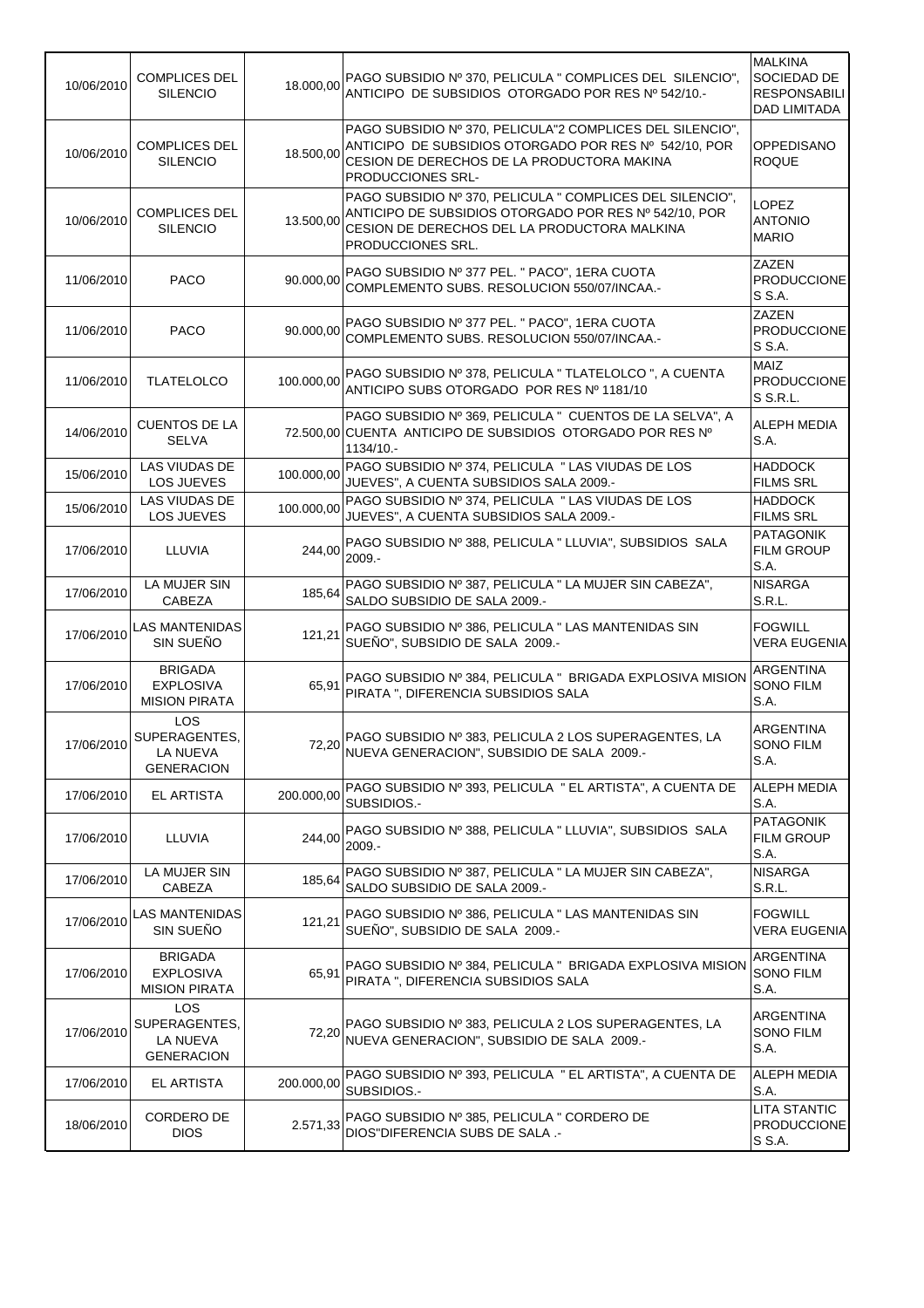| 18/06/2010 | LA TUMBA DEL<br><b>PORTUGUES</b>                  | 2.290,47      | PAGO SUBSIDIO Nº 382, PELICULA " LA TUMBA DEL PORTUGUES",<br>SALDO SUBSIDIO SALA 2009.-                                                                                                                                                                                                   | PIWOWARSKI,<br><b>CARLOS</b><br><b>FEDERICO</b>                           |
|------------|---------------------------------------------------|---------------|-------------------------------------------------------------------------------------------------------------------------------------------------------------------------------------------------------------------------------------------------------------------------------------------|---------------------------------------------------------------------------|
| 18/06/2010 | <b>MOTIVOS PARA</b><br><b>ENAMORARSE</b>          |               | PAGO SUBSIDIO Nº 3814, PELICULA " MOTIVOS PARA LA<br>1.317,55 ENAMORARSE" SALDO SUBSIDIO SALA 2009, POR CESION DE<br>DERECHOS DE LA PRODUCTORA CINE AR SA-BD CINE SRL.-                                                                                                                   | <b>FIDEICOMISO</b><br><b>FINANCIERO</b><br><b>INVERT FILM-</b><br>SERIE I |
| 18/06/2010 | POR SUS<br>PROPIOS OJOS                           | 980,62        | PAGO SUBSIDIO Nº 380, PELICULA " POR SUS PROPIOS OJOS",<br>SALDO SUBSIDIOS AÑO 2008                                                                                                                                                                                                       | <b>MANDRAGORA</b><br><b>PRODUCCIONE</b><br>S S.R.L.                       |
|            | 18/06/2010 RANCHO APARTE                          | 3.183,96      | PAGO SUBSIDIO Nº 379, PELICULA" RANCHO APARTE",<br>DIFERENCIA SUBSIDIO DE SALA.-                                                                                                                                                                                                          | <b>ATOMIC FILMS</b><br>S.A.                                               |
| 18/06/2010 | CORDERO DE<br><b>DIOS</b>                         | 2.571,33      | PAGO SUBSIDIO Nº 385, PELICULA " CORDERO DE<br>DIOS"DIFERENCIA SUBS DE SALA .-                                                                                                                                                                                                            | <b>LITA STANTIC</b><br><b>PRODUCCIONE</b><br>S S.A.                       |
| 18/06/2010 | LA TUMBA DEL<br><b>PORTUGUES</b>                  | 2.290,47      | PAGO SUBSIDIO Nº 382, PELICULA " LA TUMBA DEL PORTUGUES",<br>SALDO SUBSIDIO SALA 2009.-                                                                                                                                                                                                   | PIWOWARSKI,<br><b>CARLOS</b><br><b>FEDERICO</b>                           |
| 18/06/2010 | <b>MOTIVOS PARA</b><br><b>ENAMORARSE</b>          |               | PAGO SUBSIDIO Nº 3814. PELICULA " MOTIVOS PARA LA<br>1.317,55 ENAMORARSE" SALDO SUBSIDIO SALA 2009, POR CESION DE<br>DERECHOS DE LA PRODUCTORA CINE AR SA-BD CINE SRL.-                                                                                                                   | <b>FIDEICOMISO</b><br><b>FINANCIERO</b><br><b>INVERT FILM-</b><br>SERIE I |
| 18/06/2010 | POR SUS<br>PROPIOS OJOS                           | 980.62        | PAGO SUBSIDIO Nº 380, PELICULA " POR SUS PROPIOS OJOS",<br>SALDO SUBSIDIOS AÑO 2008                                                                                                                                                                                                       | <b>MANDRAGORA</b><br><b>PRODUCCIONE</b><br>S S.R.L.                       |
|            | 18/06/2010 RANCHO APARTE                          | 3.183,96      | PAGO SUBSIDIO Nº 379, PELICULA" RANCHO APARTE",<br>DIFERENCIA SUBSIDIO DE SALA.-                                                                                                                                                                                                          | <b>ATOMIC FILMS</b><br>S.A.                                               |
| 24/06/2010 | SANGRE DEL<br><b>PACIFICO</b>                     | 116.797,65    | SUBSIDIO Nº 427, PELICULA " SANGRE DEL PACIFICO", SUBSIDIO<br>DE SALA 2009 Y SEGUNDA CUOTA COMPLEMENTO RES Nº 550/07,<br>PARA APLICAR AL ANTICIPO RES Nº 2390/09, PELICULA " SANGRE CINE Y ARTES<br>DEL PACIFICO", DE LA PRODUCTORA MUCAMA SA-RICARDO<br>FREIXAS.-<br><b>COMPENSACION</b> | INST. NAC. DE<br><b>AUDIOVISUALE</b>                                      |
| 24/06/2010 | <b>TODA LA GENTE</b><br><b>SOLA</b>               | 289.753,11    | SUBSIDIO Nº 426, PELICULA " TODA LA GENTE SOLA", SUBSIDIOS<br>AÑO 2009, PARA APLICAR AL CREDITO DE LA PELICULA " TODA LA CINE Y ARTES<br><b>GENTE SOLA".</b><br><b>COMPENSACION</b>                                                                                                       | INST. NAC. DE<br><b>AUDIOVISUALE</b><br>S                                 |
| 24/06/2010 | EL ULTIMO<br>VERANO DE LA<br><b>BOYITA</b>        | 275.000,00    | SUBSIDIO Nº 425, PELICULA " EL ULTIMO VERANO DE LA BOYITA<br>", A CUENTA MEDIOS ELECTRONICOS, PARA APLICAR AL<br>ANTICIPO C RES Nº 1554/08-1834/09, PLEICULA " EL ULTIMO<br>VERANO DE LA BOYITA " PRODUCTORA TRAVESIA PROD. SA J.<br>SOLOMONOFF-SALVIA J.<br><b>COMPENSACION</b>          | INST. NAC. DE<br>CINE Y ARTES<br><b>AUDIOVISUALE</b><br>S                 |
| 24/06/2010 | EL ULTIMO<br><b>VERANO DE LA</b><br><b>BOYITA</b> | $-275.000.00$ | SUBSIDIO Nº 425, PELICULA " EL ULTIMO VERANO DE LA BOYITA<br>", A CUENTA MEDIOS ELECTRONICOS, PARA APLICAR AL<br>ANTICIPO C RES Nº 1554/08-1834/09, PLEICULA " EL ULTIMO<br>VERANO DE LA BOYITA " PRODUCTORA TRAVESIA PROD. SA J.<br>SOLOMONOFF-SALVIA J.<br><b>COMPENSACION</b>          | INST. NAC. DE<br>CINE Y ARTES<br><b>AUDIOVISUALE</b><br>S                 |
| 24/06/2010 | <b>BOGGIE EL</b><br><b>ACEITOSO</b>               | 71.937,65     | SUBSIDIO Nº 424, PELICULA " 2 BOGGIE EL ACEITOSO",<br>SUBSIDIOS SALA 2009 Y A CUENTA MEDIOS ELECTRONICOS,<br>PARA APLICAR AL ANTICIPO OTORGADO POR RES Nº 1593-<br>1926,1926,2214/09, PELICULA " BOGGIE EL ACEITOSO " ALEPH<br><b>MEDIA- ILUSION MEDIOS SA</b><br><b>COMPENSACION</b>     | INST. NAC. DE<br>CINE Y ARTES<br><b>AUDIOVISUALE</b><br>S                 |
| 24/06/2010 | <b>BOGGIE EL</b><br><b>ACEITOSO</b>               | $-71.937.65$  | SUBSIDIO Nº 424, PELICULA " 2 BOGGIE EL ACEITOSO",<br>SUBSIDIOS SALA 2009 Y A CUENTA MEDIOS ELECTRONICOS,<br>PARA APLICAR AL ANTICIPO OTORGADO POR RES Nº 1593-<br>1926,1926,2214/09, PELICULA " BOGGIE EL ACEITOSO " ALEPH<br><b>MEDIA- ILUSION MEDIOS SA</b><br><b>COMPENSACION</b>     | INST. NAC. DE<br>CINE Y ARTES<br><b>AUDIOVISUALE</b><br>S                 |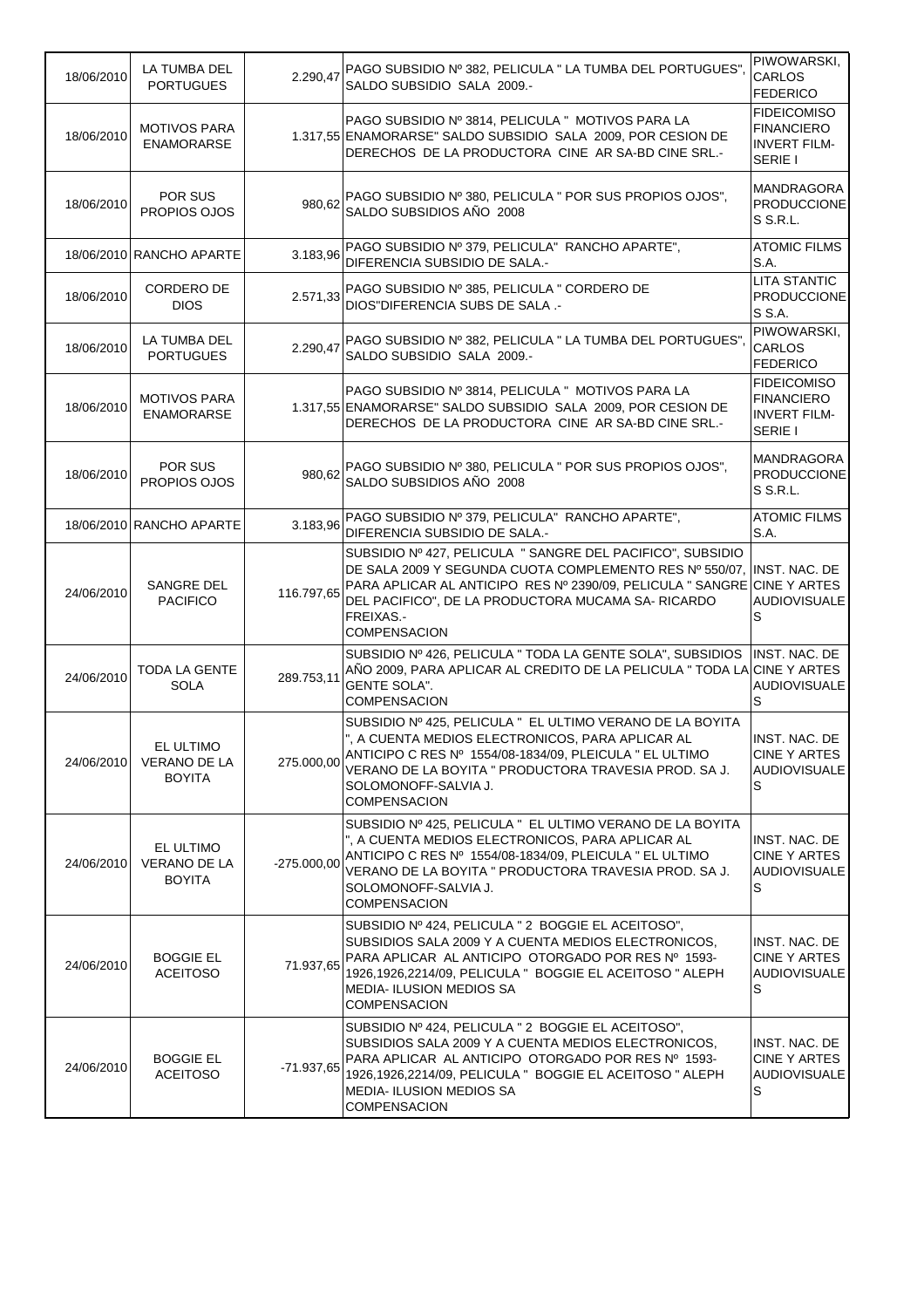| 24/06/2010 | EL ULTIMO<br>VERANO DE LA<br><b>BOYITA</b>        | 275.000,00    | SUBSIDIO Nº 425, PELICULA " EL ULTIMO VERANO DE LA BOYITA<br>", A CUENTA MEDIOS ELECTRONICOS, PARA APLICAR AL<br>ANTICIPO C RES Nº 1554/08-1834/09, PLEICULA " EL ULTIMO<br>VERANO DE LA BOYITA " PRODUCTORA TRAVESIA PROD. SA J.<br>SOLOMONOFF- COMPENSACION<br><b>COMPENSAC</b>         | INST. NAC. DE<br>CINE Y ARTES<br><b>AUDIOVISUALE</b><br>S        |
|------------|---------------------------------------------------|---------------|-------------------------------------------------------------------------------------------------------------------------------------------------------------------------------------------------------------------------------------------------------------------------------------------|------------------------------------------------------------------|
| 24/06/2010 | <b>BOGGIE EL</b><br><b>ACEITOSO</b>               |               | SUBSIDIO Nº 424, PELICULA " 2 BOGGIE EL ACEITOSO",<br>SUBSIDIOS SALA 2009 Y A CUENTA MEDIOS ELECTRONICOS,<br>71.937,65 PARA APLICAR AL ANTICIPO OTORGADO POR RES Nº 1593-<br>1926,1926,2214/09, PELICULA " BOGGIE EL ACEITOSO " ALEPH<br><b>MEDIA- COMPENSACION</b>                       | INST. NAC. DE<br>CINE Y ARTES<br><b>AUDIOVISUALE</b><br>S        |
| 24/06/2010 | LA VIUDA DE LOS<br><b>JUEVES</b>                  | 100.000,00    | PAGO SUBSIDIO Nº 412, PELICULA " LA VIUDA DE LOS JUEVES " A HADDOCK<br>CUENTA SUBSIDIOS SALA 2009.                                                                                                                                                                                        | <b>FILMS SRL</b>                                                 |
| 24/06/2010 | SANGRE DEL<br><b>PACIFICO</b>                     | 116.797,65    | SUBSIDIO Nº 427, PELICULA " SANGRE DEL PACIFICO", SUBSIDIO<br>DE SALA 2009 Y SEGUNDA CUOTA COMPLEMENTO RES Nº 550/07,<br>PARA APLICAR AL ANTICIPO RES Nº 2390/09, PELICULA " SANGRE CINE Y ARTES<br>DEL PACIFICO", DE LA PRODUCTORA MUCAMA SA-RICARDO<br>FREIXAS.-<br><b>COMPENSACION</b> | INST. NAC. DE<br><b>AUDIOVISUALE</b><br>S                        |
| 24/06/2010 | TODA LA GENTE<br><b>SOLA</b>                      | 289.753,11    | SUBSIDIO Nº 426, PELICULA " TODA LA GENTE SOLA", SUBSIDIOS<br>AÑO 2009, PARA APLICAR AL CREDITO DE LA PELICULA " TODA LA CINE Y ARTES<br><b>GENTE SOLA".</b><br><b>COMPENSACION</b>                                                                                                       | INST. NAC. DE<br><b>AUDIOVISUALE</b><br>S                        |
| 24/06/2010 | EL ULTIMO<br><b>VERANO DE LA</b><br><b>BOYITA</b> | 275.000,00    | SUBSIDIO Nº 425, PELICULA " EL ULTIMO VERANO DE LA BOYITA<br>", A CUENTA MEDIOS ELECTRONICOS, PARA APLICAR AL<br>ANTICIPO C RES Nº 1554/08-1834/09, PLEICULA " EL ULTIMO<br>VERANO DE LA BOYITA " PRODUCTORA TRAVESIA PROD. SA J.<br>SOLOMONOFF-SALVIA J.<br><b>COMPENSACION</b>          | INST. NAC. DE<br>CINE Y ARTES<br><b>AUDIOVISUALE</b><br>S        |
| 24/06/2010 | EL ULTIMO<br><b>VERANO DE LA</b><br><b>BOYITA</b> | $-275.000,00$ | SUBSIDIO Nº 425, PELICULA " EL ULTIMO VERANO DE LA BOYITA<br>", A CUENTA MEDIOS ELECTRONICOS, PARA APLICAR AL<br>ANTICIPO C RES Nº 1554/08-1834/09, PLEICULA " EL ULTIMO<br>VERANO DE LA BOYITA " PRODUCTORA TRAVESIA PROD. SA J.<br>SOLOMONOFF-SALVIA J.<br><b>COMPENSACION</b>          | INST. NAC. DE<br>CINE Y ARTES<br><b>AUDIOVISUALE</b><br>S        |
| 24/06/2010 | <b>BOGGIE EL</b><br><b>ACEITOSO</b>               | 71.937,65     | SUBSIDIO Nº 424, PELICULA " 2 BOGGIE EL ACEITOSO",<br>SUBSIDIOS SALA 2009 Y A CUENTA MEDIOS ELECTRONICOS,<br>PARA APLICAR AL ANTICIPO OTORGADO POR RES Nº 1593-<br>1926,1926,2214/09, PELICULA " BOGGIE EL ACEITOSO " ALEPH<br><b>MEDIA- ILUSION MEDIOS SA</b><br><b>COMPENSACION</b>     | INST. NAC. DE<br><b>CINE Y ARTES</b><br><b>AUDIOVISUALE</b><br>S |
| 24/06/2010 | <b>BOGGIE EL</b><br><b>ACEITOSO</b>               | $-71.937.65$  | SUBSIDIO Nº 424, PELICULA " 2 BOGGIE EL ACEITOSO",<br>SUBSIDIOS SALA 2009 Y A CUENTA MEDIOS ELECTRONICOS,<br>PARA APLICAR AL ANTICIPO OTORGADO POR RES Nº 1593-<br>1926,1926,2214/09, PELICULA " BOGGIE EL ACEITOSO " ALEPH<br><b>MEDIA- ILUSION MEDIOS SA</b><br><b>COMPENSACION</b>     | INST. NAC. DE<br>CINE Y ARTES<br><b>AUDIOVISUALE</b><br>S        |
| 24/06/2010 | EL ULTIMO<br>VERANO DE LA<br><b>BOYITA</b>        | 275.000,00    | SUBSIDIO Nº 425, PELICULA " EL ULTIMO VERANO DE LA BOYITA<br>", A CUENTA MEDIOS ELECTRONICOS, PARA APLICAR AL<br>ANTICIPO C RES Nº 1554/08-1834/09, PLEICULA " EL ULTIMO<br>VERANO DE LA BOYITA " PRODUCTORA TRAVESIA PROD. SA J.<br>SOLOMONOFF- COMPENSACION<br><b>COMPENSAC</b>         | INST. NAC. DE<br>CINE Y ARTES<br><b>AUDIOVISUALE</b><br>S        |
| 24/06/2010 | <b>BOGGIE EL</b><br><b>ACEITOSO</b>               |               | SUBSIDIO Nº 424, PELICULA " 2 BOGGIE EL ACEITOSO",<br>SUBSIDIOS SALA 2009 Y A CUENTA MEDIOS ELECTRONICOS,<br>71.937,65 PARA APLICAR AL ANTICIPO OTORGADO POR RES Nº 1593-<br>1926,1926,2214/09, PELICULA " BOGGIE EL ACEITOSO " ALEPH<br>MEDIA- COMPENSACION                              | INST. NAC. DE<br>CINE Y ARTES<br>AUDIOVISUALE<br>S               |
| 24/06/2010 | LA VIUDA DE LOS<br><b>JUEVES</b>                  | 100.000,00    | PAGO SUBSIDIO Nº 412, PELICULA " LA VIUDA DE LOS JUEVES " A HADDOCK<br>CUENTA SUBSIDIOS SALA 2009.                                                                                                                                                                                        | <b>FILMS SRL</b>                                                 |
| 24/06/2010 | LA ULTIMA<br><b>MUERTE</b>                        | 50.000,00     | PAGO SUBSIDIO Nº 394, PELICULA " LA ULTIMA MUERTE", SALDO<br>ANTICIPO DE SUBS OTORGADO POR RES Nº 179/10                                                                                                                                                                                  | <b>ALEPH MEDIA</b><br>S.A.                                       |
| 25/06/2010 | <b>KLUGE</b>                                      | 100.000,00    | PAGO SUBSIDIO Nº 389, PELICULA " KLUGE", A CUENTA SUBS<br>OTORGADO POR RES Nº 2373/05                                                                                                                                                                                                     | <b>SIXON</b><br><b>PROMOCIONE</b><br>S S.A.                      |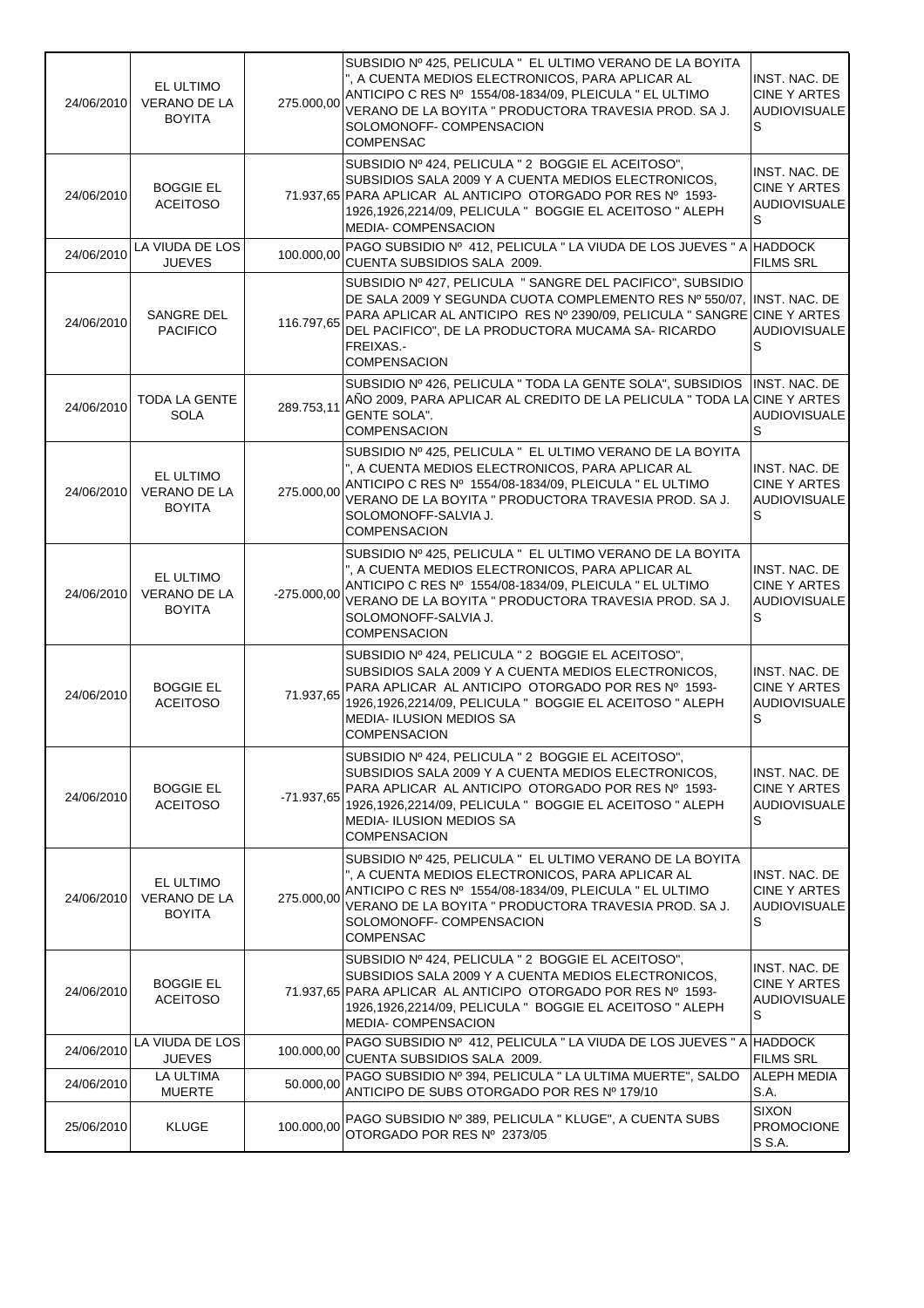| 25/06/2010 | <b>ESPERANDO LA</b><br><b>CARROZA II</b> | 2.475,00      | PAGO SUBSIDIO Nº 416, PELICULA " ESPERANDO LA CARROZA II"<br>A CUENTA SUBSIDIOS DE SALA Y MEDIOS ELECTRONICOS.                                     | TRIGO.<br><b>ALBERTO</b><br><b>FRANCISCO</b>                        |
|------------|------------------------------------------|---------------|----------------------------------------------------------------------------------------------------------------------------------------------------|---------------------------------------------------------------------|
| 25/06/2010 | <b>ESPERANDO LA</b><br><b>CARROZA II</b> | 72.525,00     | PAGO SUBSIDIO Nº 416, PELICULA " ESPERANDO LA CARROZA II",<br>A CUENTA SUBSIDIOS SALA Y MEDIOS ELECTRONICOS                                        | <b>SER TV</b><br><b>PRODUCCIONE</b><br>S SA                         |
| 25/06/2010 | UN MUNDO<br><b>SEGURO</b>                | 100.000,00    | PAGO SUBSIDIO Nº 395, PELICULA " UN MUNDO SEGURO", A<br>CUENTA RES Nº 2373/05 Y RES Nº 2129/09                                                     | <b>COOPERATIVA</b><br>DE TRABAJO<br>KAOS LTDA.                      |
| 25/06/2010 | <b>KLUGE</b>                             | 100.000,00    | PAGO SUBSIDIO Nº 389, PELICULA " KLUGE", A CUENTA SUBS<br>OTORGADO POR RES Nº 2373/05                                                              | <b>SIXON</b><br><b>PROMOCIONE</b><br>S S.A.                         |
| 25/06/2010 | ESPERANDO LA<br><b>CARROZA II</b>        | 2.475,00      | PAGO SUBSIDIO Nº 416, PELICULA " ESPERANDO LA CARROZA II"<br>A CUENTA SUBSIDIOS DE SALA Y MEDIOS ELECTRONICOS.                                     | TRIGO.<br><b>ALBERTO</b><br><b>FRANCISCO</b>                        |
| 25/06/2010 | ESPERANDO LA<br><b>CARROZA II</b>        | 72.525,00     | PAGO SUBSIDIO Nº 416, PELICULA " ESPERANDO LA CARROZA II",<br>A CUENTA SUBSIDIOS SALA Y MEDIOS ELECTRONICOS                                        | <b>SER TV</b><br>PRODUCCIONE<br>S SA                                |
| 25/06/2010 | UN MUNDO<br><b>SEGURO</b>                | 100.000,00    | PAGO SUBSIDIO Nº 395, PELICULA "UN MUNDO SEGURO", A<br>CUENTA RES Nº 2373/05 Y RES Nº 2129/09                                                      | <b>COOPERATIVA</b><br>DE TRABAJO<br>KAOS LTDA.                      |
| 25/06/2010 | <b>SECUESTROY</b><br><b>MUERTE</b>       | 45.180,00     | PAGO SUBSIDIO Nº 366, PELICULA " SECUESTRO Y MUERTE", A<br>CUENTA ANTICIPO DE SUBSIDIOS OTROGADO POR RES 1080/10                                   | FILIPPELLI,<br><b>RAFAEL</b>                                        |
| 25/06/2010 | DUELO DE<br><b>HERMANOS</b>              | 62.500,00     | PAGO SUBSIDIO Nº 362, PELICULA " DUELO DE HERMANOS",<br>SALDO ANTICIPO DE SUBS. OTORGADO POR RES NHº 142/10                                        | BD CINE S.R.L.                                                      |
| 29/06/2010 | <b>KLUGE</b>                             | $-100.000,00$ | PAGO SUBSIDIO Nº 389, PELICULA " KLUGE", A CUENTA SUBS<br>OTORGADO POR RES Nº 2373/05                                                              | <b>SIXON</b><br><b>PROMOCIONE</b><br>S S.A.                         |
| 29/06/2010 | UN MUNDO<br><b>SEGURO</b>                | $-100.000,00$ | PAGO SUBSIDIO Nº 395, PELICULA " UN MUNDO SEGURO", A<br>CUENTA RES Nº 2373/05 Y RES Nº 2129/09                                                     | <b>COOPERATIVA</b><br>DE TRABAJO<br>KAOS LTDA.                      |
| 29/06/2010 | EL AMO DE LOS<br><b>CLONES</b>           |               | PAGO SUBSIDIO Nº 402, PELICULA " EL AMO DE LOS CLONES", A<br>200.000,00 CUENTA SUBSIDIOS DE SALA Y MEDIOS ELECTRONICOS AÑO<br>$2009. -$            | <b>ADART</b><br><b>PRODUCCIONE</b><br>S S.R.L.                      |
| 29/06/2010 | <b>IMAGEN FINAL</b>                      |               | SUBSIDIO Nº 390, PELICULA 2 " IMAGEN FINAL", SUBSIDIO AÑO<br>32.336,27 2009, PARA APLICAR AL ANTICIPO OTORGADO POR RES Nº<br>1595/09. COMPENSACION | INST. NAC. DE<br>CINE Y ARTES<br><b>AUDIOVISUALE</b><br>S           |
| 29/06/2010 | <b>KLUGE</b>                             | 100.000,00    | PAGO SUBSIDIO Nº 389, PELICULA " KLUGE", A CUENTA SUBS<br>OTORGADO POR RES Nº 2373/05 Y 457/2010                                                   | <b>COOPERATIVA</b><br>DE TRABAJO<br>KAOS LTDA.                      |
| 29/06/2010 | UN MUNDO<br><b>SEGURO</b>                | 100.000,00    | PAGO SUBSIDIO Nº 395, PELICULA " UN MUNDO SEGURO" A<br>CUENTA RES Nº2370/05 Y RES Nº 2129/09                                                       | <b>SIXON</b><br><b>PROMOCIONE</b><br>S S.A.                         |
| 29/06/2010 | <b>KLUGE</b>                             | $-100.000.00$ | PAGO SUBSIDIO Nº 389, PELICULA " KLUGE", A CUENTA SUBS<br>OTORGADO POR RES Nº 2373/05                                                              | <b>SIXON</b><br><b>PROMOCIONE</b><br>S S.A.                         |
| 29/06/2010 | UN MUNDO<br><b>SEGURO</b>                | $-100.000,00$ | PAGO SUBSIDIO Nº 395, PELICULA " UN MUNDO SEGURO", A<br>CUENTA RES Nº 2373/05 Y RES Nº 2129/09                                                     | COOPERATIVA<br>DE TRABAJO<br>KAOS LTDA.                             |
| 29/06/2010 | EL AMO DE LOS<br><b>CLONES</b>           |               | PAGO SUBSIDIO Nº 402, PELICULA " EL AMO DE LOS CLONES", A<br>200.000.00 CUENTA SUBSIDIOS DE SALA Y MEDIOS ELECTRONICOS AÑO<br>2009.-               | <b>ADART</b><br>PRODUCCIONE<br>S S.R.L.                             |
| 29/06/2010 | IMAGEN FINAL                             |               | SUBSIDIO Nº 390, PELICULA 2 " IMAGEN FINAL", SUBSIDIO AÑO<br>32.336,27 2009, PARA APLICAR AL ANTICIPO OTORGADO POR RES Nº<br>1595/09. COMPENSACION | INST. NAC. DE<br>CINE Y ARTES<br><b>AUDIOVISUALE</b><br>$\mathbb S$ |
| 29/06/2010 | <b>KLUGE</b>                             | 100.000,00    | PAGO SUBSIDIO Nº 389, PELICULA " KLUGE", A CUENTA SUBS<br>OTORGADO POR RES Nº 2373/05 Y 457/2010                                                   | <b>COOPERATIVA</b><br>DE TRABAJO<br>KAOS LTDA.                      |